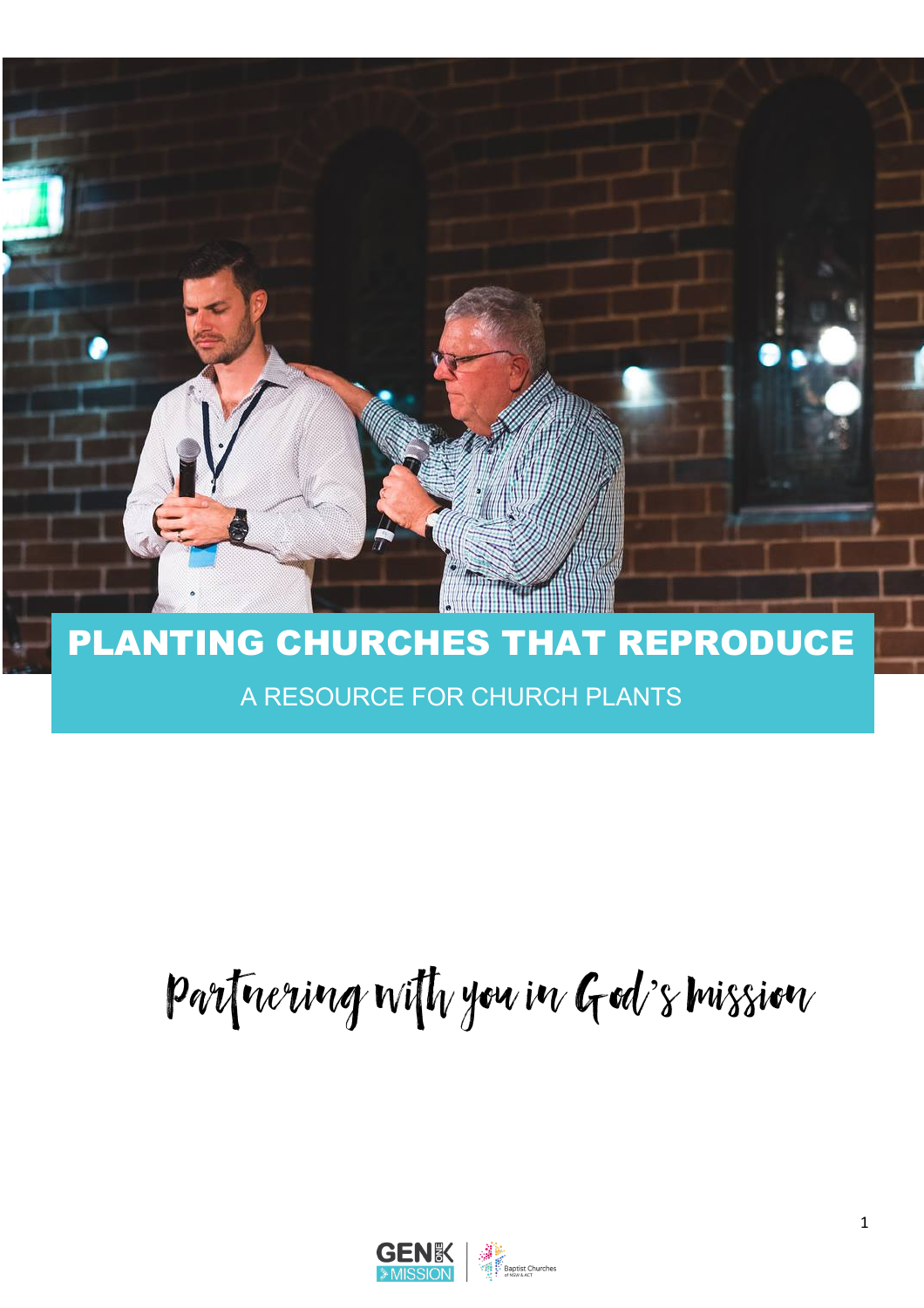The church plant life cycle provides a roadmap for leaders and teams in planting churches that reproduce. This vision for multiplication is at the heart of our Gen1K goal of a thousand healthy churches in a generation. This roadmap has been developed in line with the Movement Pathway:



## **Contents**

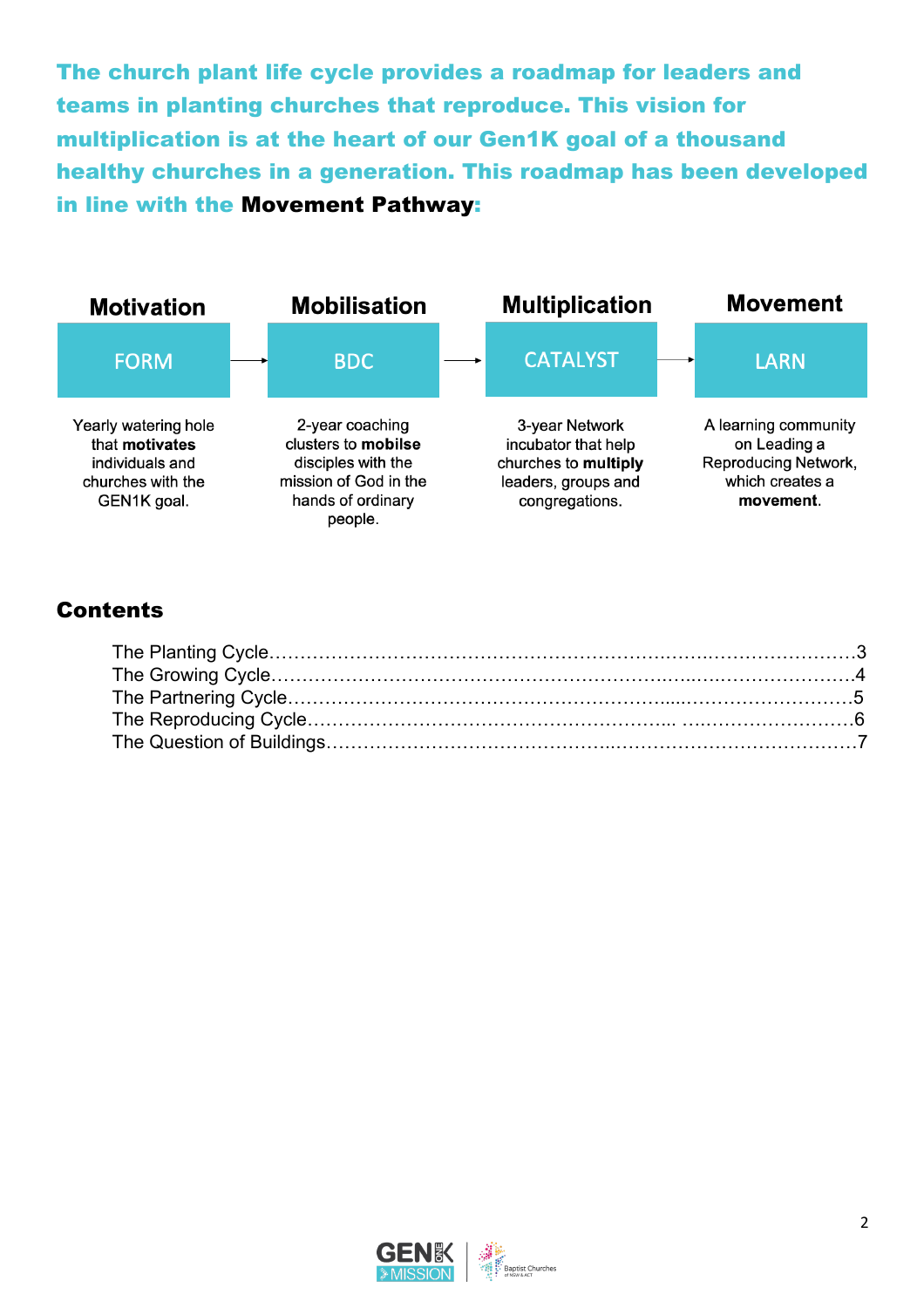## **PLANTING CYCLE**

Once a church planter and team have completed the Discernment Process, they enter into the Planting Cycle. This is the time when the Mission Plan is enacted, with the ongoing practice of action and reflection to see a healthy contextual church emerge. This phase will usually last between 3 – 18 months, depending on the approach and model.

## **What should you expect to see?**

- The lead planter(s) is the driving personality or face of the new work
- Identified apprentice planter(s)
- The lead planter is connecting with other local churches and community leaders
- A collaborative culture where people are coordinating, contributing and cooperating in an informal way
- The group and leader(s) prioritise reaching new people
- There are very few, if any, rules (policies and systems)
- Characterised by creativity and innovation
- Numerical growth of people is starting to generate financial growth
- Experiencing growing pains and complexities requiring leaders to think more strategically about ministry pathways, training leaders and next steps

## **How should you lead?**

The leadership style in the planting cycle is primarily *directing*. In new situations and group formation people are looking to you for clarity, direction and motivation. Be clear and regularly remind people who we are (our values), why we exist (our purpose), where we are going (our vision), how we will get there (our strategy) and what is required of them (our behaviours).

## **What resources will help you to lead in this cycle?**

- 1. Coaching of church planter and planting team
- 2. Participating in a Network and/or Region
- 3. FORM Church Planting and Evangelism Conference

**If you notice attendance at gatherings and engagement throughout the week beginning to plateau or decline, this is usually a good indicator that you're ready to transition to the Growing Cycle.**

## **Question to help you transition:**

- 1. How will the new church do discipleship in a way that is simple, reproducible and transferable?
- 2. How will the new church welcome and integrate people so they feel a sense of belonging?
- 3. How will the new church care for the spiritual, emotional and physical needs of the growing community?

 $\_$  $\_$ 

 $\_$  $\_$  $\_$ 

 $\_$  $\_$  $\_$  $\_$  , and the set of the set of the set of the set of the set of the set of the set of the set of the set of the set of the set of the set of the set of the set of the set of the set of the set of the set of the set of th

4. How will the new church make and implement decisions?

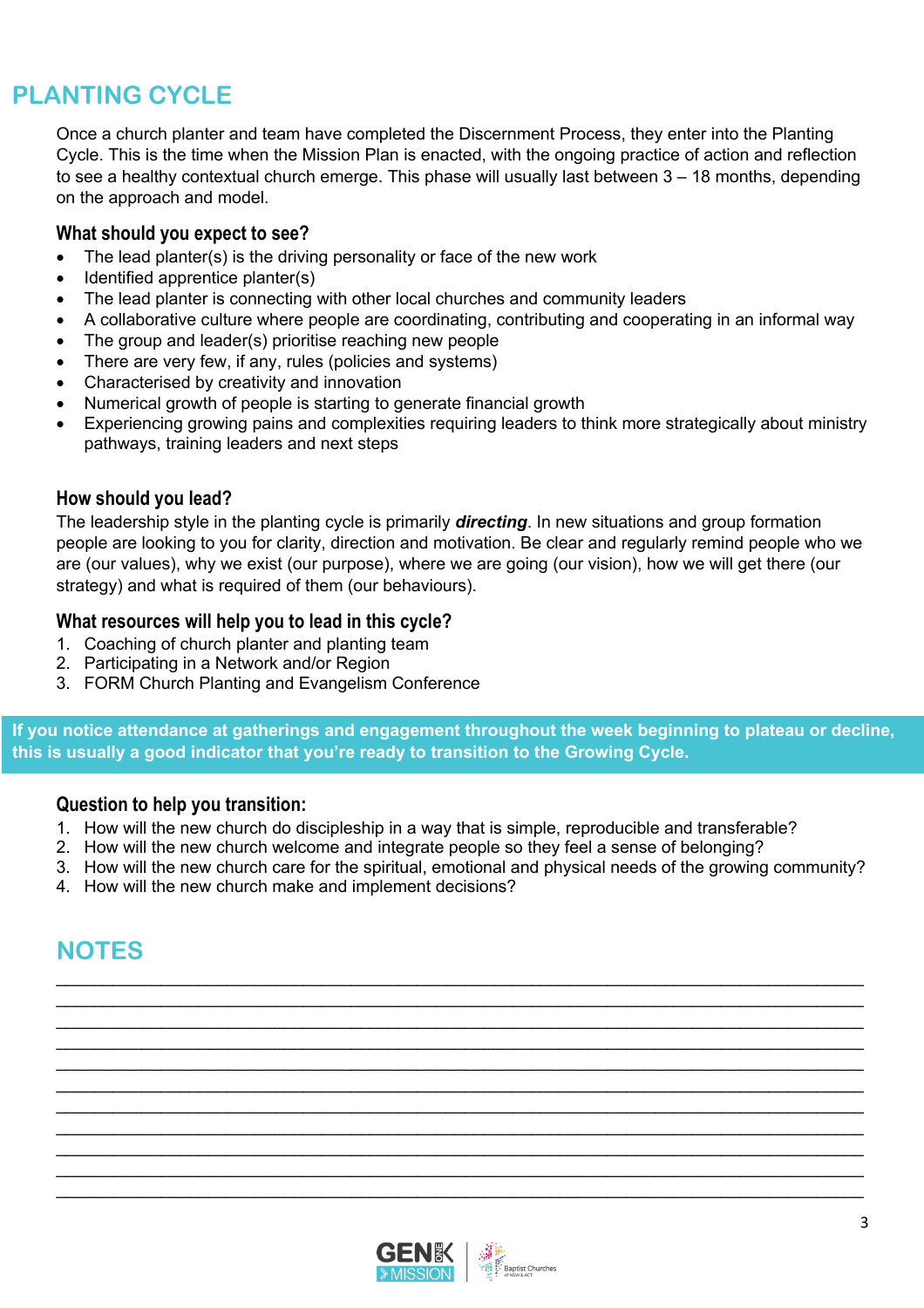## **GROWING CYCLE**

Each church plant completes an annual Health and Life Cycle Check with a member of the Gen1K Mission Team. When they are ready to move from the Planting Cycle to the Growing Cycle, the new church will be connected to the Gen1K Health Team to develop the necessary structures for healthy and sustainable growth.

## **What should you expect to see?**

- Prioritises integrating new people and training leaders
- Recently established a more formal leadership structure including a combination of lay leadership, church government, staff leadership and volunteer ministry teams
- Decision making process has developed clear boundaries, allowing leadership to release decision making to more people
- A stewardship and generosity culture in place contributing to the reproduction and expansion of ministry
- Focuses energies and resources primarily internally
- Experiencing isolation or disconnection from other churches and faith-based organisations requiring leaders to think more strategically about partnerships
- Known in the community

## **How should you lead?**

The leadership style in the growing cycle is primarily *training*. People are looking for you to provide them with the knowledge and on-the-job training required to fulfil their area(s) of responsibility and be mobilised for mission. What training can you offer internally and what will need to be outsourced?

## **What resources will help you to lead in this cycle?**

- 1. Church Health Consultancy Training
- 2. Participating in a Network and/or Region
- 3. Building a Discipling Culture (2-year disciple making process)

**If you notice that the church planter is stretched across most ministry areas, this is usually a good indicator that you're ready to transition to the partnering cycle.**

 $\_$ 

 $\_$  $\_$  $\_$  $\_$  $\_$  , and the set of the set of the set of the set of the set of the set of the set of the set of the set of the set of the set of the set of the set of the set of the set of the set of the set of the set of the set of th  $\_$  $\_$  , and the set of the set of the set of the set of the set of the set of the set of the set of the set of the set of the set of the set of the set of the set of the set of the set of the set of the set of the set of th  $\_$  $\_$ 

## **Question to help you transition:**

- 1. What do you expect of church members?
- 2. How will you partner with other churches in your region in the mission of God?
- 3. What does it look like to actively engage with the broader Baptist movement?
- 4. How are you intentionally developing leaders?

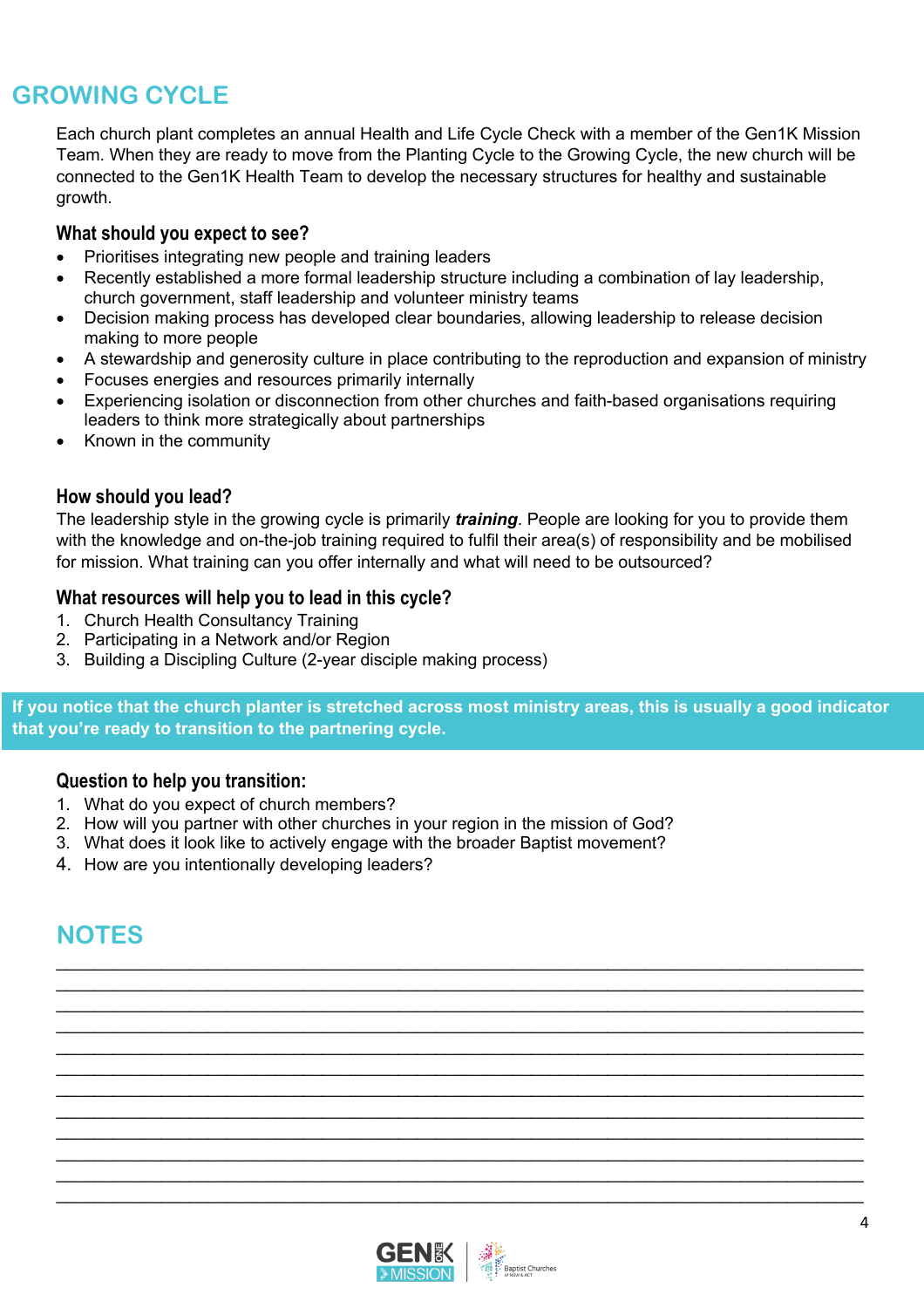## **PARTNERING CYCLE**

In the Partnering Cycle the Gen1K Health Team support the new church through the Church Affiliation process and the team focus on multiplying leaders, groups and congregations.

#### **What should you expect to see?**

- Affiliation with the Baptist Association and developing partnerships with its related agencies
- Engages in broader Baptist movement activities
- Reproducing and multiplying at all levels and in all areas of ministry
- Coaching and mentoring other planters
- Intentional about developing leadership through an effective leadership development process
- Beginning to identify a specific vision for the future direction
- Shifting from leadership personalities to empowering and releasing team-based leadership where roles and responsibilities are clearly defined

#### **How should you lead?**

The leadership style in the partnering cycle is primarily *coaching* and *networking*. By now there are leaders and teams in place, facilitating the ministry of the church. Internally you are coaching and supporting, rather than doing the work of ministry. This allows time to broaden your networks beyond the local church.

#### **What resources will help you to lead in this cycle?**

- 1. Pastoral renewal groups and leadership coaching, mentoring or professional supervision
- 2. Participating in a Network and/or Region
- 3. Catalyst Community Training (3-year leadership and network development process)

**If you notice that the vision is losing momentum and people are looking for the next thing, this is usually a good indicator to transition to the multiplying cycle.**

#### **Question to help you transition:**

- 1. Where do you see the church in the next 3 years?
- 2. How will you multiply a service, congregation or church?
- 3. What are the roles of the staff?
- 4. What do they do with their time? (Not who do they work with ie youth, kids, worship etc but what do they do?)

 $\_$  $\_$  $\_$  , and the set of the set of the set of the set of the set of the set of the set of the set of the set of the set of the set of the set of the set of the set of the set of the set of the set of the set of the set of th  $\_$  $\_$  , and the state of the state of the state of the state of the state of the state of the state of the state of the state of the state of the state of the state of the state of the state of the state of the state of the  $\_$  $\_$  $\_$ 

 $\_$  $\_$  $\_$  $\_$ 

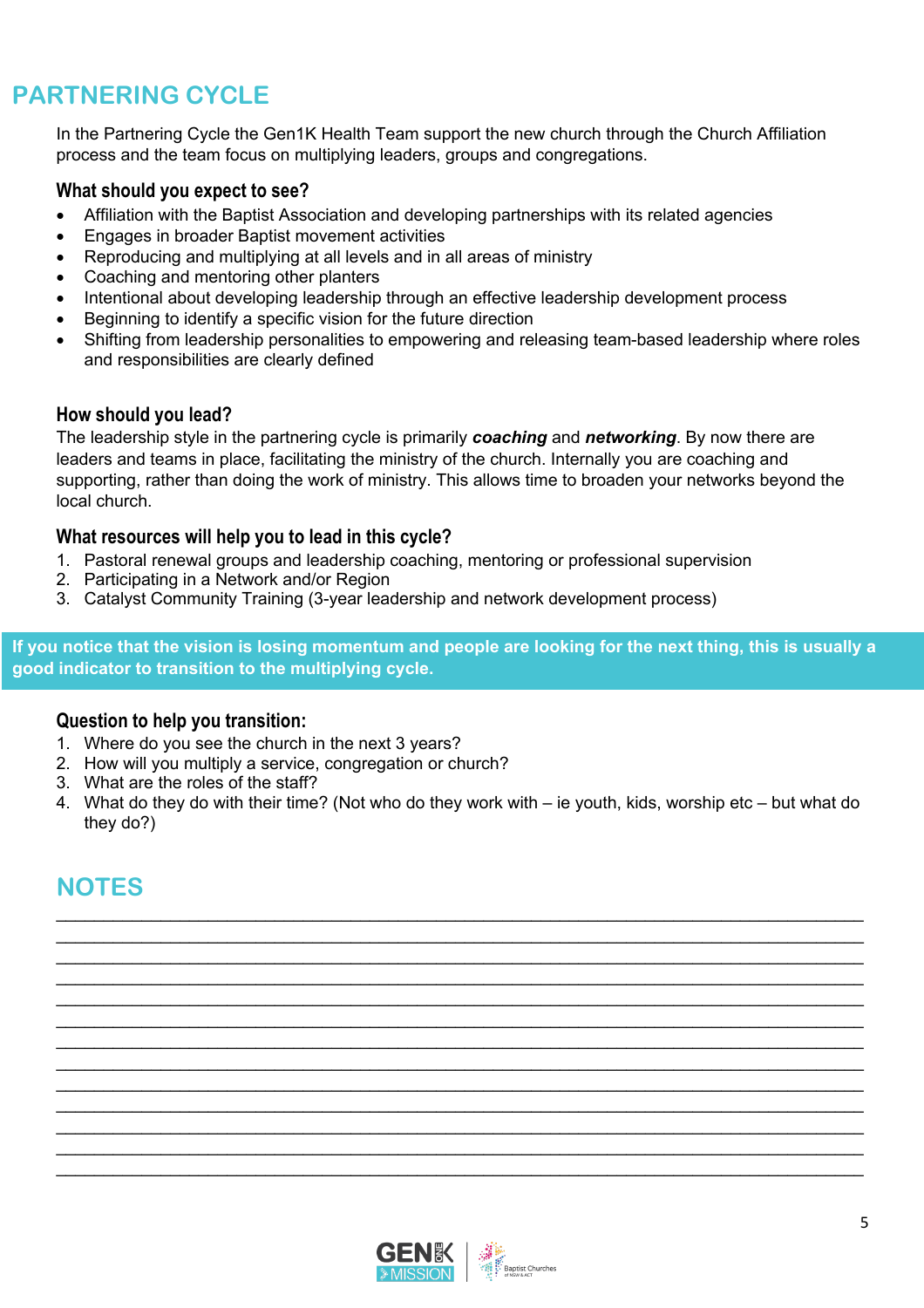## **REPRODUCING CYCLE**

In the Reproducing Cycle the church is leader ready, with the resources and structures needed to multiply new churches regularly. It has a clear goal that aligns with the Gen1K vision and has developed strategic kingdom partnerships to enable this to happen.

## **What should you expect to see?**

- A fresh and expanded vision to multiply at specific times e.g. every 3 years
- A healthy balance between refreshed vision and healthy systems and structures to support the vision
- Staffs and structures around growth engines including church planting and/or multisite
- Prioritises sending and releasing people into roles beyond the church
- Taking a leading role within the region
- Budgets financial support for local mission and church planting
- Attendance numbers have increased each year
- There has been a consistency and stability within the leadership
- A pipeline of leaders who want to be sent

## **How should you lead?**

The leadership style in the reproducing cycle is primarily *releasing* and *supervision*. God has placed leaders within the new church who will take their learning and start a new church, service or congregation. Who are they? Speak to them about this. Commit to a date and support them to develop a plan. Communicate this to the church. Release and supervise.

## **What resources will help you to lead in this cycle?**

- 1. Pastoral renewal groups and leadership coaching, mentoring or professional supervision
- 2. Participation in a Network and/or Region
- 3. Leading a Reproducing Network (LARN) training and community of practice

**If you notice attendance at gatherings and engagement throughout the week beginning to plateau or decline, this is usually a good indicator to transition.**

 $\_$  $\_$ 

 $\_$  $\_$  $\_$ 

 $\_$  $\_$  $\_$ 

## **Question to help you stay fresh and keep multiplying:**

- 1. What do you expect of church members and leaders?
- 2. How will you partner with other churches and organisations in your region?
- 3. When will you reproduce again?
- 4. Where should you plant next?
- 5. Who is God sending and have you had a conversation with them?
- 6. How are you intentionally developing leaders?